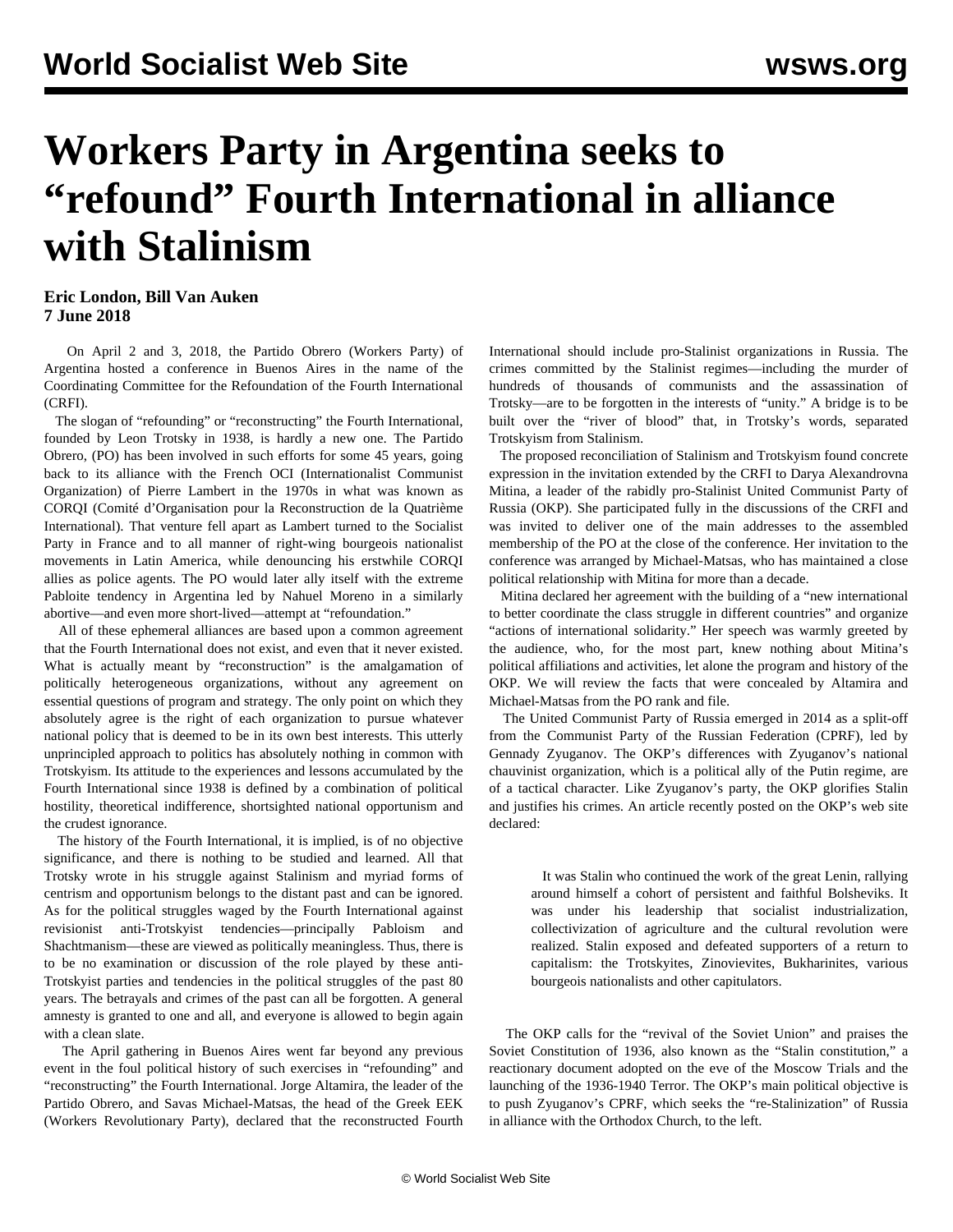Darya Mitina is a long-time Stalinist political operative with deep ties to the Russian state. She is the granddaughter of Afghan Prime Minister Mohammed Yusuf, later appointed ambassador to the Soviet Union. According to her Wikipedia biography:

 Since 2014 she has been a secretary responsible for international affairs of the party and member of the Political Commission of the United Communist Party (Russia).

 She was a deputy of the State Duma for the second convocation (1995-1999). During the 2016 State Duma elections she was a candidate from the 'Communists of Russia' at the Cheremushkinskiy election district, but did not succeed.

 She is the first secretary of the Central Committee of the Russian Communist Youth League (Komsomol), and she was one of its founders in 1993.

 In May–August 2014, Mitina was the representative of the Ministry of Foreign Affairs of the Donetsk People's Republic in Moscow.

 As the OKP's secretary of international affairs, Mitina has been assigned to cultivate international connections on behalf of the Russian state with a wide range of Stalinist, Pabloite, bourgeois nationalist and antiimmigrant organizations.

 One recent trip took her to a meeting with representatives of Euro-Rus, a right-wing group that promotes the unity of Europe with Russia on the basis of "family values," the "right to life," "national protectionism," "protection of European borders" and white nationalism. Her travels are extensive and indicate substantial financial backing. Since leaving Buenos Aires, she has gone to China, Vietnam and Nepal, meeting with state officials as well as Stalinist and Maoist parties.

 On March 5, 2018—just one month before flying to Argentina to attend the PO's Refoundation Conference—Mitina participated in a public tribute to Joseph Stalin on the occasion of the 65th anniversary of the dictator's death. She and other members of the OKP honored the memory of Stalin, alongside groups of Stalinists, Russian nationalists, anti-immigrant chauvinists and neo-fascists, by placing flowers beneath Stalin's grave at the wall of the Kremlin. Mitina and her OKP associates also placed wreathes at the graves of Stalin's successors, Leonid Brezhnev and Yuri Andropov.

 Mitina proudly memorialized the celebration in a blog post, writing: "65 years ago, a man left to whom, up to this day, no one can stand on an equal footing. … I stand with Josef Vissarionovich [Stalin]…and twice a year I take flowers to the monument."

 Someone who goes twice a year to place flowers at the tomb of Stalin can be described only as a wretched political reactionary, and anyone providing him or her with a platform is an accomplice.

 The presence of Darya Alexandrovna Mitina at the PO's conference was not an accident. An alliance with such forces is a critical component of the "Refoundation" planned by Altamira.

 In his remarks to the conference, Altamira justified the presence of the OKP representative, declaring:

 We are not building a "do it yourself" International; that is, an extension of a political sect from one country to other countries. In this political fight, at the platform today, you have had a comrade who speaks in the name of the tradition of communism in Russia, which for her would be Stalinism. … We are holding political discussions with these comrades to learn if we can all work together to take a step forward toward the construction of an

International so that Russia can once again be, as it was for a long historical period, the territory of the October Revolution.

 With these words, Altamira repudiates not only the historically rooted program and principles of the Fourth International, but the significance of history itself. What he is saying amounts to a declaration that what happened in the past is of no significance for the present. That the Stalinist regime murdered hundreds of thousands of communists, presided over countless betrayals and led ultimately to the destruction of the Soviet Union should not stand in the way of collaborating with present-day Stalinists in the reconstruction of the Fourth International.

 In practice, this utterly pragmatic approach to politics opens the possibility of collaborating with virtually any political organization, tendency or person. Whatever they may have done in the past is to be treated as without any particular, let alone enduring, significance. The crimes of the past can be glossed over as unfortunate and even regrettable mistakes, but essentially unrelated to their present political identity. The only thing that really matters is finding points of agreement on particular practical tasks, however minimal and conjunctural, in the *here* and *now*.

 And if this method of opportunist political horse-trading can be applied to Stalinist parties whose histories are steeped in betrayals and crimes, why can't it be applied to all organizations—including those of the nationalistic, and even fascist, right? In fact, the real present-day purpose of Altamira's efforts to forge relationships with Stalinist and neo-Stalinist organizations is to legitimize political collaboration with precisely such forces, not only in Russia, but internationally.

 The principal characteristic of Stalinist organizations, especially in Russia, is their nationalist character. Whatever "communist" verbiage they occasionally employ is nothing but the thinnest veneer to cover over Russian chauvinism. The glorification of Stalin as a great national leader has far more in common with fascism than anything that could be legitimately described as socialist.

 Savas Michael-Matsas, the general secretary of the Greek EEK and the Partido Obrero's principal ally in Europe, has played the role of middle man, making the connection between the Argentine party and Darya Mitina, Putin's roving ambassador to opportunist "left" organizations willing to play the nationalist card.

 Political relations between Michael-Matsas and Mitina go back more than a decade. She was an invited speaker to an EEK meeting in Greece on the 90th anniversary of the October Revolution in 2007. Two years later, she reported on her blog that she and her husband, Said Gafurov, were picked up at the airport by Michael-Matsas in Athens as they arrived for a September 2009 meeting of the organizing committee of the European Social Forum, "where we represented Russia."

 Said Gafurov, like his wife, has close ties with the Russian state. He has worked in various state ministries and served as the deputy chief editor of a Russian monthly economic journal known for its strong support for Vladimir Putin. He does regular broadcasts in Arabic in support of Russian geo-strategic interests and is a commentator for the pro-Stalinist pravda.ru.

 To "represent Russia" at the European Social Forum means defending the Kremlin's interests within a medium that brings together NGOs, intelligence agencies and representatives of governments, along with various "left" organizations.

 Mitina has helped Michael-Matsas make broad connections among Stalinist circles in Russia. In 2017, he was an invited guest at a congress in St. Petersburg dedicated to uniting the "Communist Parties" of Russia and the other former Soviet republics.

 These efforts have apparently begun to bear fruit. The OKP recently announced that Working Russia has urged its members in Moscow to join the party. Working Russia, led until his recent death by Viktor Anpilov, is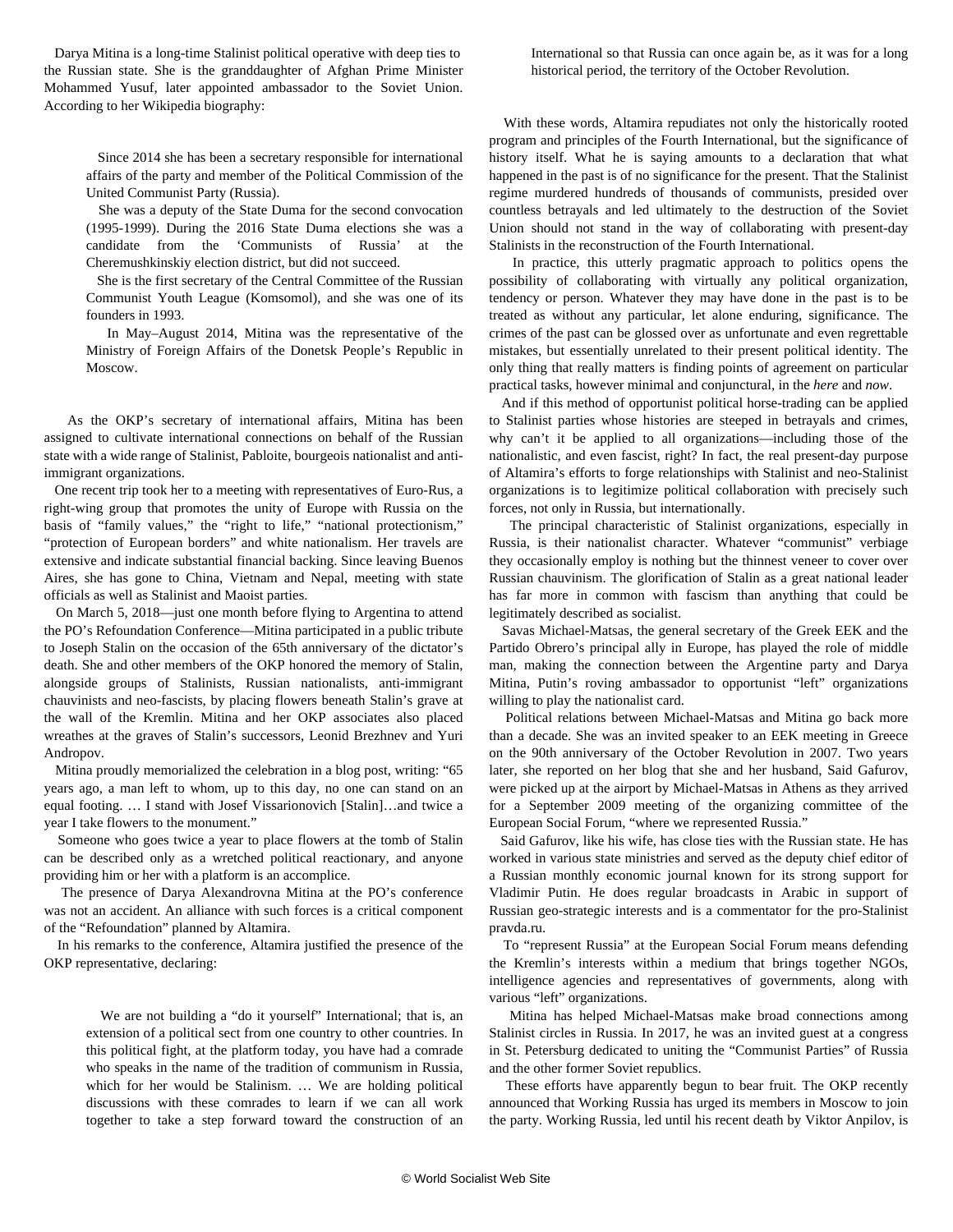known for its extreme nationalism and anti-Semitism. It participated in elections under the banner of the "Stalinist Bloc" in an alliance with Stalin's grandson.

#### **Who is Savas Michael-Matsas?**

 While Michael-Matsas has appeared at conferences organized by the PO over the course of two decades, the Argentine party has never given its membership a serious accounting of this individual's political history. He was introduced to the audience as "a comrade who is a founder and constructor of the CRFI, a protagonist in the construction of the CRFI in Europe and the Middle East, and a comrade who is the leader of a party that has to its credit 50 years of intervention in the class struggle in Greece."

 Such a description is a deliberate act of deception of the PO membership.

 Michael-Matsas is a dubious political figure whose entire history is one of unprincipled and duplicitous political maneuvering. In the late 1970s, he became the national secretary of the Workers International League, the Greek section of the International Committee of the Fourth International (ICFI). His elevation to this position came after the removal of two previous leaders over political differences that were never clarified within the ICFI.

 The only constant feature of Michael-Matsas's politics was his nationalist orientation. The principles of socialist internationalism were continuously subordinated to the most vulgar national calculations. In 1983, behind the back of the ICFI, Michael-Matsas traveled to Iran as the Khomeini government was brutally repressing left-wing groups and activists. In the midst of this crackdown, Michael-Matsas wrote a series of articles extolling the Iranian government. He appeared on Iranian state television in an act of public support for the regime.

 In 1985, Michael-Matsas carried out an unprincipled split with the ICFI as it was conducting a political fight against the nationalist and opportunist degeneration that led to the collapse of the British Workers Revolutionary Party (WRP) led by Gerry Healy. He refused all discussion with other sections based on the absurd contention that they had no authority even to meet without the permission of Healy, whom he described as the ICFI's "historic leader."

 In aligning with Healy and breaking with the International Committee, Michael-Matsas calculated that he would be free to pursue whatever alliances, within Greece and internationally, might best serve his pragmatic calculations. Within months of his split with the ICFI and his launching of the EEK, Michael-Matsas proclaimed "a new era for the Fourth International" that would mark a break from "abstract propagandism" and "the practices of the periods of defeats and isolation of Trotskyism." This "new era" was in reality the implementation of Pabloite politics in its most extreme form.

 Within Greece, freed from the constraints of the International Committee and Trotskyist principles, Michael-Matsas embroiled the EEK in a slew of unprincipled alliances with the bourgeois party Pasok, the Stalinist Communist Party and the trade union bureaucracy. On the international front, Michael-Matsas hailed Mikhail Gorbachev as the leader of the political revolution in the Soviet Union. While the membership of the EEK remained minuscule, Michael-Matsas became a fixture in the corrupt milieu of the petty-bourgeois left in Athens.

 The relationship between Jorge Altamira and Savas Michael-Matsas is based on a contemptuous attitude held by both toward the history of the Fourth International.

The CRFI was founded on the "principle" that there was to be no

discussion of past differences or the historical development of the various tendencies that adhered to it. The committee's founding document stated this explicitly. Its last lines read:

 In opposition to the method of the sects, which consists in conditioning the immediate re-founding of the IV International to a prior solution, purely literary at that, of the political differences that may exist, we raise the organization of an international revolutionary party, the IV, on the basis of an exact political delimitation regarding all divergences. To build the international party is the programmatic point that separates revolutionary Marxists from the sect.

 Thus, the Fourth International was to be "refounded" on the basis of an "anti-sectarian" agreement not to discuss any of the historical lessons from the struggle against Pabloism and an agreement that each adherent of the CRFI would remain free to pursue its own national opportunist politics without criticism or interference.

 For the EEK, this has consisted of working in the periphery of—and promoting illusions in—Syriza. Greeting Syriza's January 2015 election victory as a triumph for the Greek working class, the EEK peddled the line that this bourgeois party could be pushed to the left and compelled to "break with the bourgeoisie."

 With its promotion of Syriza and its attacks on the ICFI as "sectarian" for warning that Syriza was a bourgeois party the Greek working class had to oppose, the EEK played an auxiliary role in an [historic betrayal](/en/articles/2015/11/13/icfi-n13.html).

 The Partido Obrero pursues its own narrow national opportunist policies, for which the CRFI is meant to provide an "internationalist" cover. Since shortly after its founding in 1964, the PO has combined formal criticisms of the right-wing Pabloite tendency known as Morenoism, founded by the Argentinian national opportunist Nahuel Moreno, with a political practice centered on the pursuit of alliances with the Morenoites themselves.

 In 2017, PO leader Altamira criticized the Morenoite Socialist Workers Party (Partido de los Trabajadores Socialistas—PTS), pointedly describing it as a "[Podemos in diapers,](/en/articles/2017/07/20/arge-j20.html)" a reference to the bourgeois "left" party that has integrated itself into Spain's ruling establishment. But that same year, the PO once again entered into an unprincipled electoral bloc with the PTS, the so-called Left Front (FIT), subordinating any criticisms to a program of the lowest common denominator of anti-Macri populism and the quest for more parliamentary posts. The PO's opportunist maneuvers with the Morenoites and the Kirchner wing of Peronism are directed at preparing a Podemos- or Syriza-style trap for the Argentine working class.

 In his address to the rally in Buenos Aires, Altamira laid special emphasis on the struggle in Argentina for the right to abortion, declaring, "If we can put the seal of the Partido Obrero and the Left Front on the victory of this struggle, we will be, in a short period, candidates for power."

 When the PO leader speaks of his own movement, as well as its opportunist electoral front with the Argentine Morenoites of the PTS, becoming "candidates for power" as a result of their role in protests in support of legislation to legalize abortion, it can mean only one thing. He is not talking about the independent mobilization of the working class in a revolutionary movement to take power and establish a workers' government. On the contrary, he is contemplating the possibility that the Left Front (FIT) will be called upon, under conditions of intense crisis for Argentine capitalism, to form a bourgeois government, much as Syriza did in Greece.

 As a party preparing for state power, the PO's leadership is establishing state relationships. That is the real meaning of the cementing of ties with